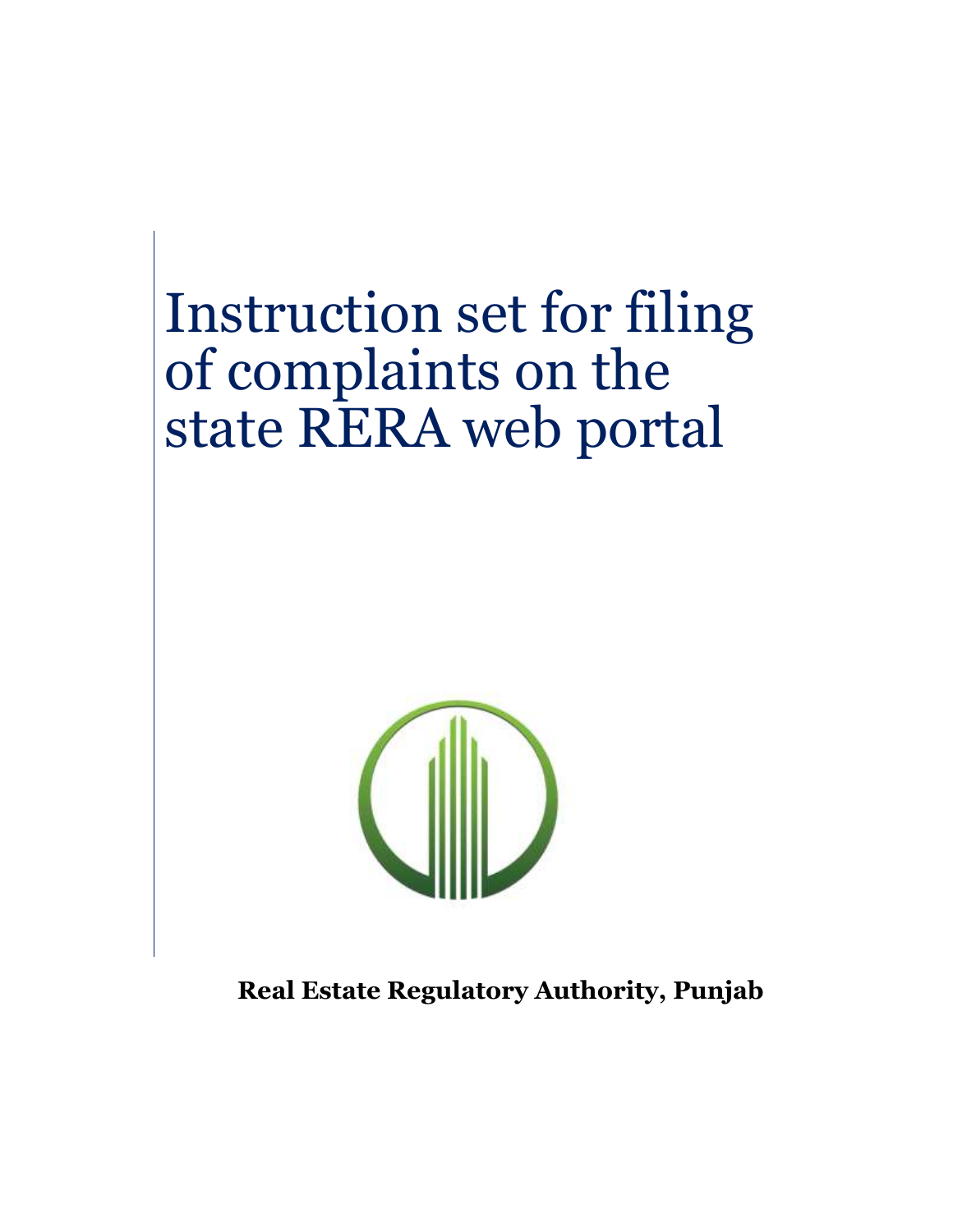# **Table of Contents**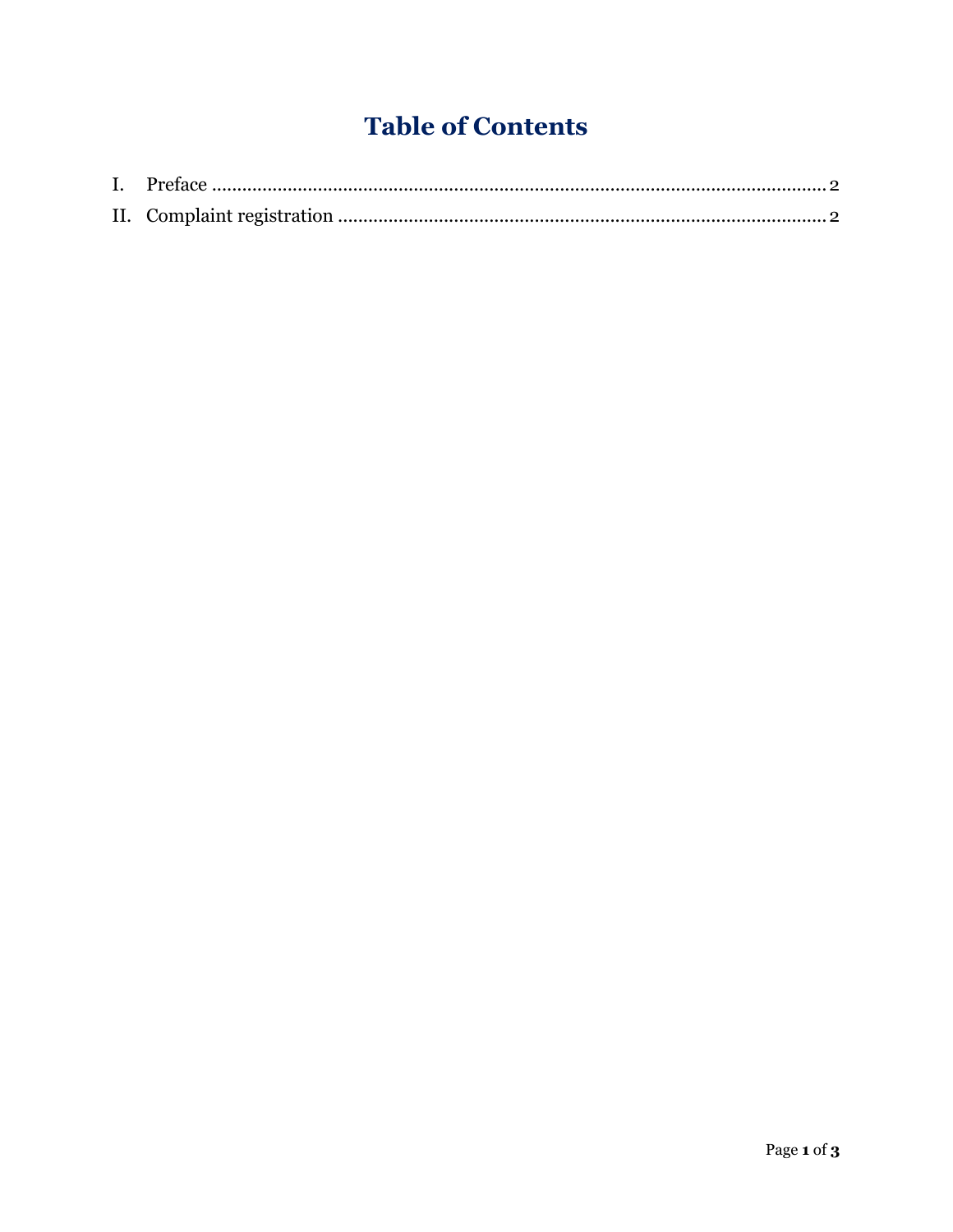## <span id="page-2-0"></span>**I. Preface**

This document provides directions to the complainants looking to file a complaint with the Real Estate Regulatory Authority, Punjab for uploading information related to their complaints on the state RERA web portal.

Before the user starts filing the online complaint registration form, it is advisable to go through the Rule No. 36 and 37 of the Punjab State Real Estate (Regulation and Development) Rules 2017, provided under the "Document" tab of the web portal in order to understand about the type complaints that can filed with the Authority.

#### **Please note:**

- a) A soft copy of the relevant documents related to the complaint should be kept in handy before filing out the complaint registration form.
- b) The complaint fee of INR. 1000/- needs to be paid online. Hence, a debit card OR credit card OR bank account with net banking facility shall be required to pay the same.

# <span id="page-2-1"></span>**II. Complaint registration**

**Step 1:** Click on the "File Complaint" link under the "Complaint" tab on the web portal and create your login ID with user type as "Complainant".

Fill in the all the required information and click on the "Create User" button. A confirmation email with a link shall be sent the email ID provided by the user. Click on the link in order to verify and activate the user account.

- **Step 2:** Log into the web portal with the user name and password set in the previous step and complete your profile in the "My Profile" section of the form. This is a one-time activity and multiple complaints can be filed through the same profile.
- **Step 3:** Select the type of complaint (Complaint Form 'M' or Complaint Form 'N') that the user needs to file with the Authority. Particulars of the complainant shall be auto-filled based on the information provided in the "My Profile" section.
- **Step 4:** Fill in the required information in the selected form. Tooltips in each field of the form have been provided for the user's assistance.
- **Step 5:** Pay the requisite complaint registration fee online.
- **Step 6:** Upload relevant documents related to the complaint. **In case a complainant is being represented by a legal practitioner, a** *Vakalatnama* **in the prevailing format shall be required to be uploaded. In case the complainant is being represented by any other person, a Memorandum of Authorization, as per the Form 2 of the Punjab Real Estate Regulatory**